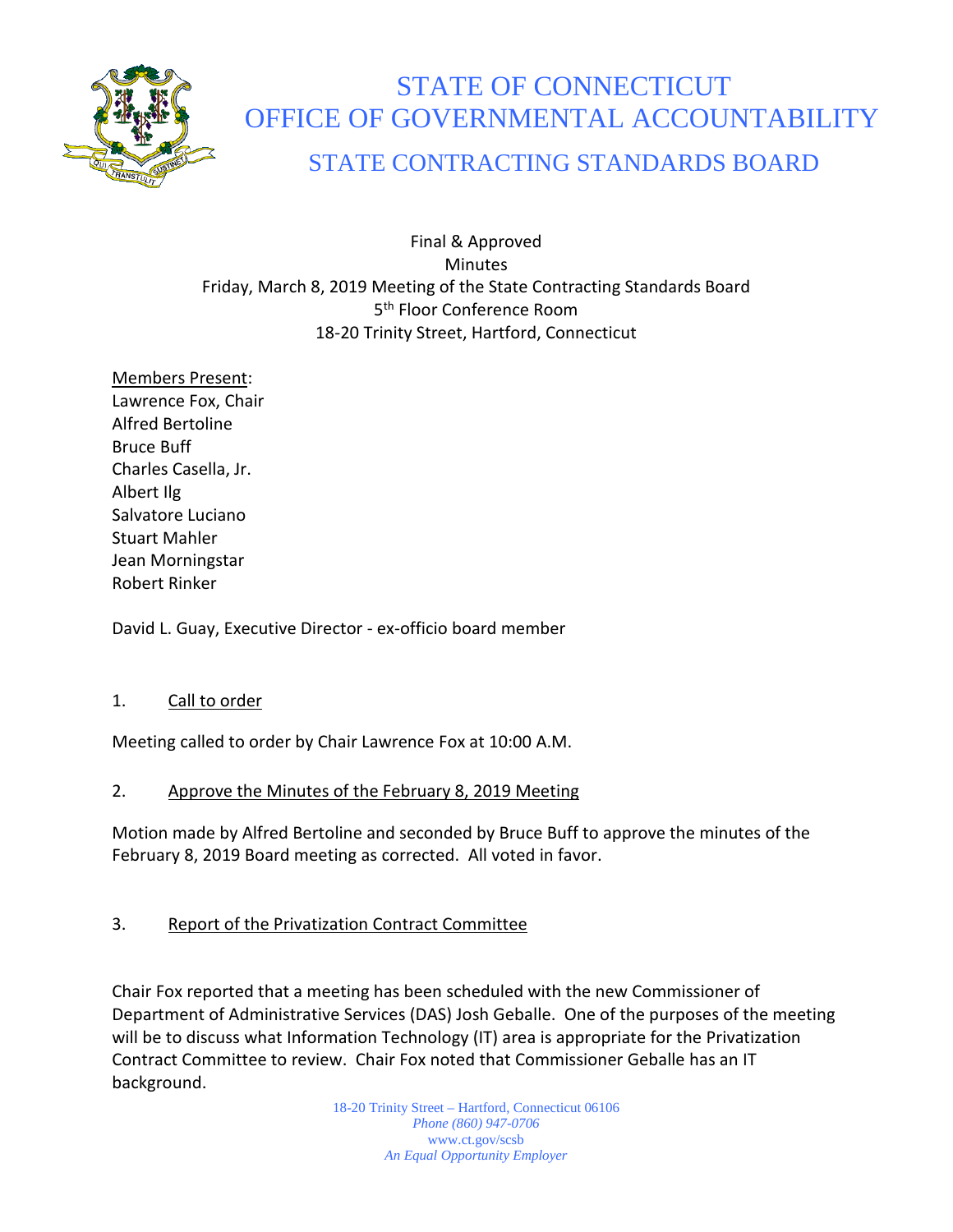Robert Rinker explained that the matter taken up by the Privatization Contract Committee at the meeting on February 8, 2019 was a petition by a labor organization for a review and that the Privatization Contract Committee and the Board will have to dispose of that matter. If it a matter of jurisdiction then the Board will have to make that decision. Mr. Rinker would like to hear from our Assistant Attorney General on the issue of jurisdiction.

Executive Director Guay suggested that rather than try to deal with the issue of jurisdiction today, that the Board's Assistant Attorney General be invited to the next meeting to respond to the issue of jurisdiction. Executive Director further suggested that the member's produce a list of other areas of jurisdiction issues and raise them at the same time.

#### 4. Report from the Sec. 4e-36 Contested Solicitations and Awards Subcommittee

Chair Rinker reported that there is no pending action for the Board.

#### 5. Work Group Reports

#### a. Report from Audit Work Group

In the absence of Audit Work Group Chair Thomas Ahneman, Executive Director Guay reported that the Work Group postponed today's meeting in order to allow more time to receive and send out for Work Group member review the latest self-audit questionnaires.

#### 6. Feedback – Appropriations Budget Hearing

Chair Fox initiated discussion on the review of the Board's Appropriations Budget Hearing by noting that they started the Board's presentation about a half hour early. Chair Fox believes our presentation was received well, and they were interested in our report about saving money.

Chair Fox discussed the upcoming work group meeting of the Appropriations Committee on March 28, 2019 and noted that Representative Walker wants the Board to participate in the Appropriations Accountability work group.

Chair Fox also noted that he is also attempting to set up a meeting with Secretary of the Office and Policy (OPM) Melissa McCaw. Chair Fox reiterated that it is important to have a meeting with the administration first.

Albert Ilg praised Chair Fox's presentation and thought it was received well. Mr. Ilg also wanted to know how we respond back to the Appropriations Committee. Mr. Ilg also noted he had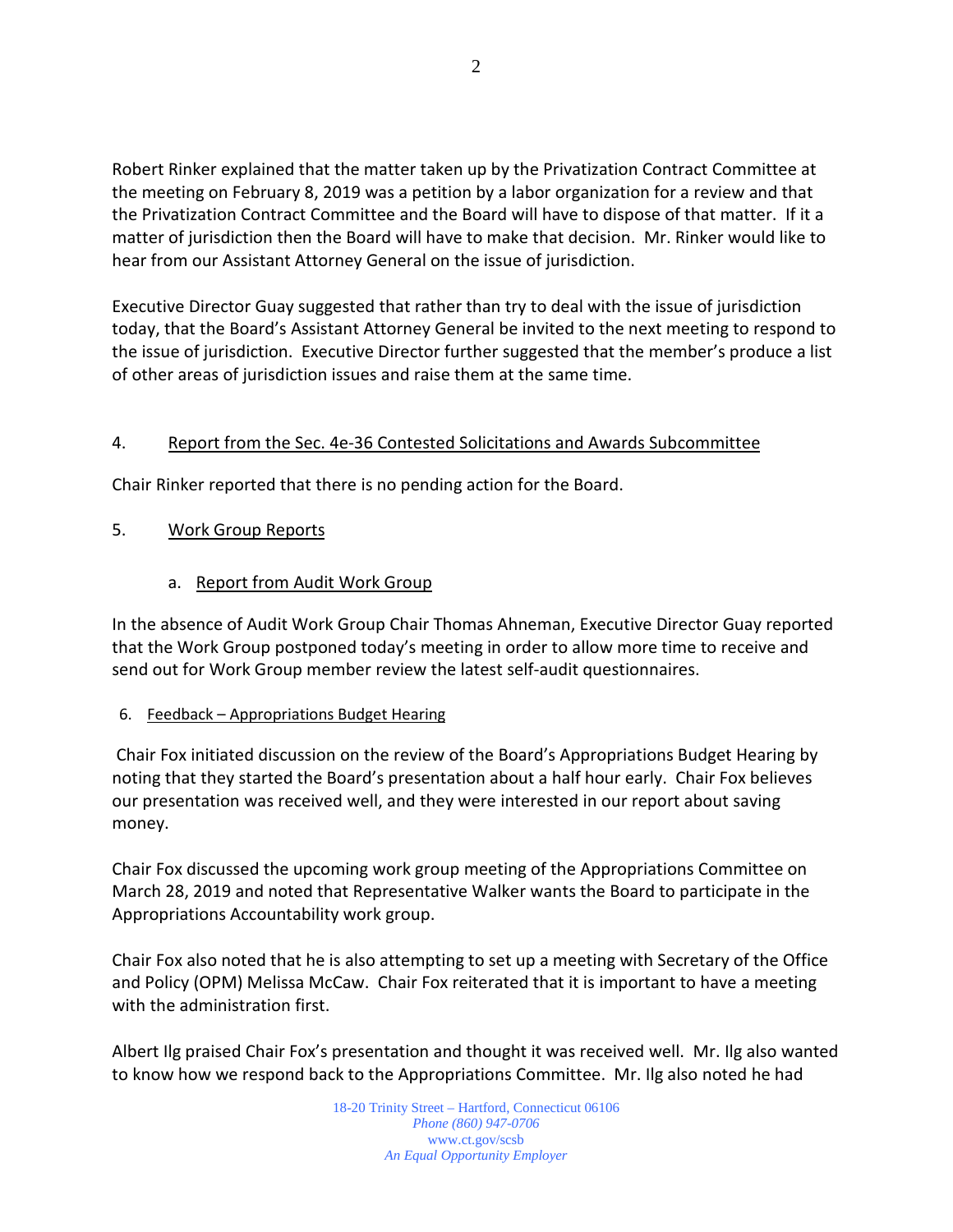other issues such as jurisdiction over UConn and quasi-public entities. Mr. Ilg suggested answering each question to the individual legislator that asked the question and then followup.

Executive Director Guay informed the Board that the next meeting with Appropriations will be with the General Government A Subcommittee work session scheduled for 1:30 P.M. on Thursday March 28, 2019.

Chair Fox offered that what Al Ilg has raised is exactly the discussion to have now, which is how do we drive this advocacy. Chair Fox asked for the wisdom of the group.

Salvatore Luciano praised Chair Fox's presentation at the Appropriations hearing, noting the positive bipartisan response.

Chair Fox discussed the Administration Officials that should be contacted and scheduled for a meeting with Chair Fox and any other Board member that wishes to attend.

Chair Fox discussed that the Legislative effort this year should not be Executive Director Guay's sole responsibility. Chair Fox stated he is prepared to spend a lot of time on it, but it would be good to have other Board members participate in the effort. Board members volunteered their efforts. Charles Casella reminded the Board that meeting with Legislative Leadership is necessary, especially showing where money can be saved. Mr. Casella urged the sharing of our Department of Transportation findings in Bridge Safety Inspections, especially how money can be saved by having state employees do the work rather than contract out for the service. Chair Fox followed that we need to be sharing our two studies and the findings in those studies.

Bruce Buff raised for discussion the draft response to the Appropriations Committee questions created by Executive Director Guay. Executive Director Guay recommended that Board members review the draft and send additions, deletions and amendments to him.

Chair Fox summarized the discussion, by stating he will be setting up a plan and contacting members for assistance.

#### 7. Standards Review

Executive Director Guay reported that he has applied for a Master's candidate intern from UConn with the direction and help of Albert Ilg. Executive Director Guay noted that he had previously forwarded the job description created for the position which is a gathering of all the procurement rules in Connecticut State Government into one place.

#### 8. Other Business

No other business raised.